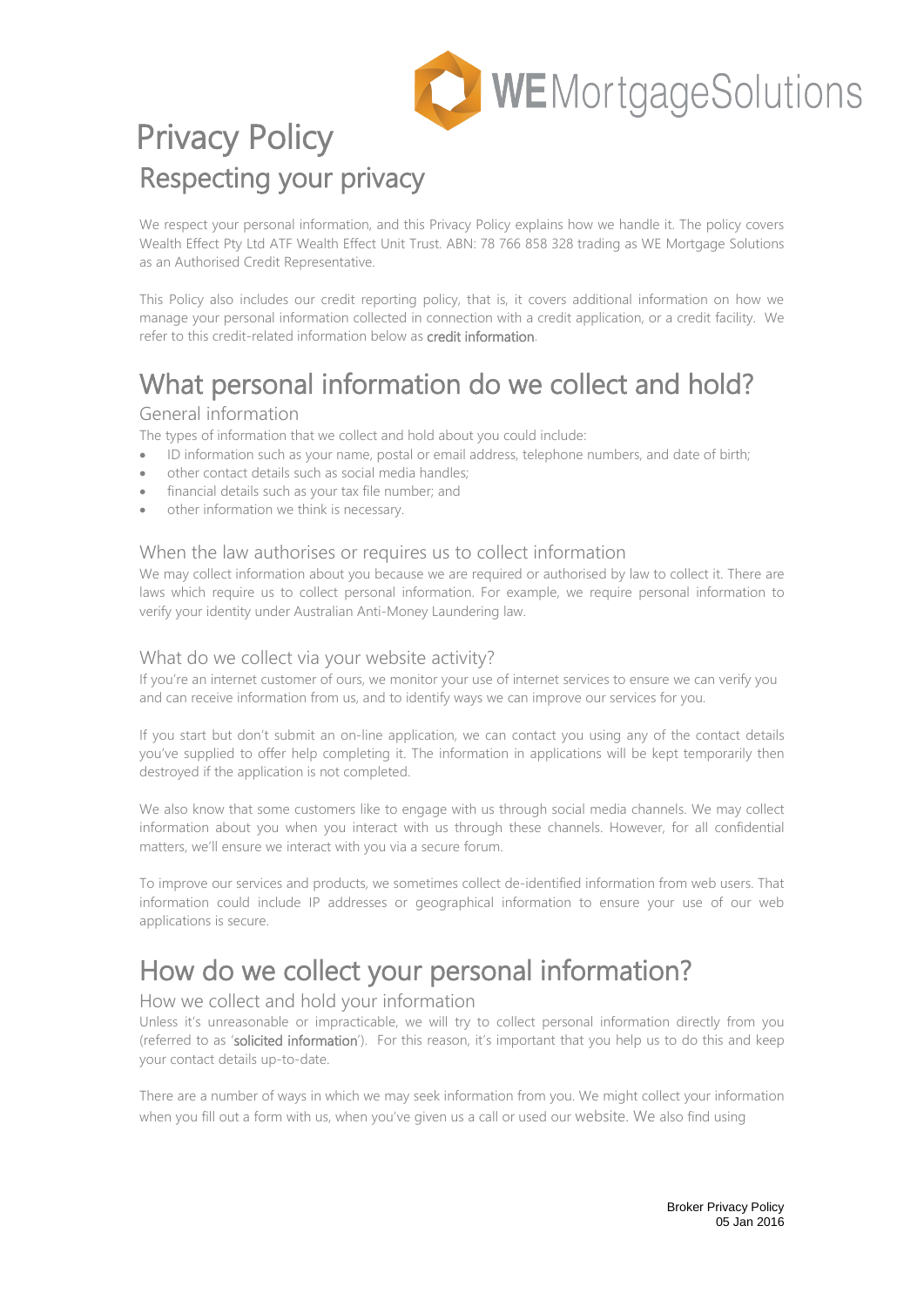

electronic means, such as email or SMS, a convenient way to communicate with you and to verify your details<sup>[1](#page-1-0)</sup>.

## How we collect your information from other sources

Sometimes, we will collect information about you from other sources as the Privacy Act 1988 permits. We will do this only if it's reasonably necessary to do so, for example, where:

- we collect information from third parties about the loan or lease made available to you arising out of the services we provide you;
- we can't get hold of you and we rely on public information to update your contact details; or
- we exchange information with your legal or financial advisers or other representatives.

## What if you don't want to provide us with your personal information?

If you don't provide your information to us, it may not be possible:

- for us to give you the credit assistance you seek from us;
- to assist in finding a loan or lease relevant to your circumstances;
- verify your identity or protect against fraud; or
- to let you know about other products or services that might be suitable for your financial needs.

## How we collect and hold your credit information

We will collect your credit information in the course of you answering the enquiries we make of you relating to the credit assistance you seek from us. In addition to what we say above about collecting information from other sources, other main sources for collecting credit information are:

- your co-loan applicants or co-borrowers;
- your guarantors/proposed guarantors;
- your employer, accountant, real estate agent or other referees;
- your agents and other representatives like the person who referred your business to us, your solicitors, conveyancers and settlement agents;
- organisations that help us to process credit applications;
- organisations that check the security you are offering such as valuers;
- bodies that issue identification documents to help us check your identity; and
- our service providers involved in helping us to process any application you make for credit through us.

## What do we do when we get information we didn't ask for?

Sometimes, people share information with us we haven't sought out (referred to as 'unsolicited information'). Where we receive unsolicited personal information about you, we will check whether that information is reasonably necessary for our functions or activities. If it is, we'll handle this information the same way we do with other information we seek from you. If not, we'll ensure we do the right thing and destroy or de-identify it.

## When will we notify you that we have received your information?

When we receive personal information from you directly, we'll take reasonable steps to notify you how and why we collected your information, who we may disclose it to and outline how you can access it, seek correction of it or make a complaint.

Sometimes we collect your personal information from third parties. You may not be aware that we have done so. If we collect information that can be used to identify you, we will take reasonable steps to notify you of that collection.

## How do we take care of your personal information?

We store information in different ways, including in paper and electronic form. The security of your personal information is important to us and we take reasonable steps to protect it from misuse, interference and loss, and from unauthorised access, modification or disclosure. Some of the ways we do this are:

• document storage security policies;

<span id="page-1-0"></span><sup>1</sup> However we'll never ask you for your security details in this way – if you are ever unsure, just contact us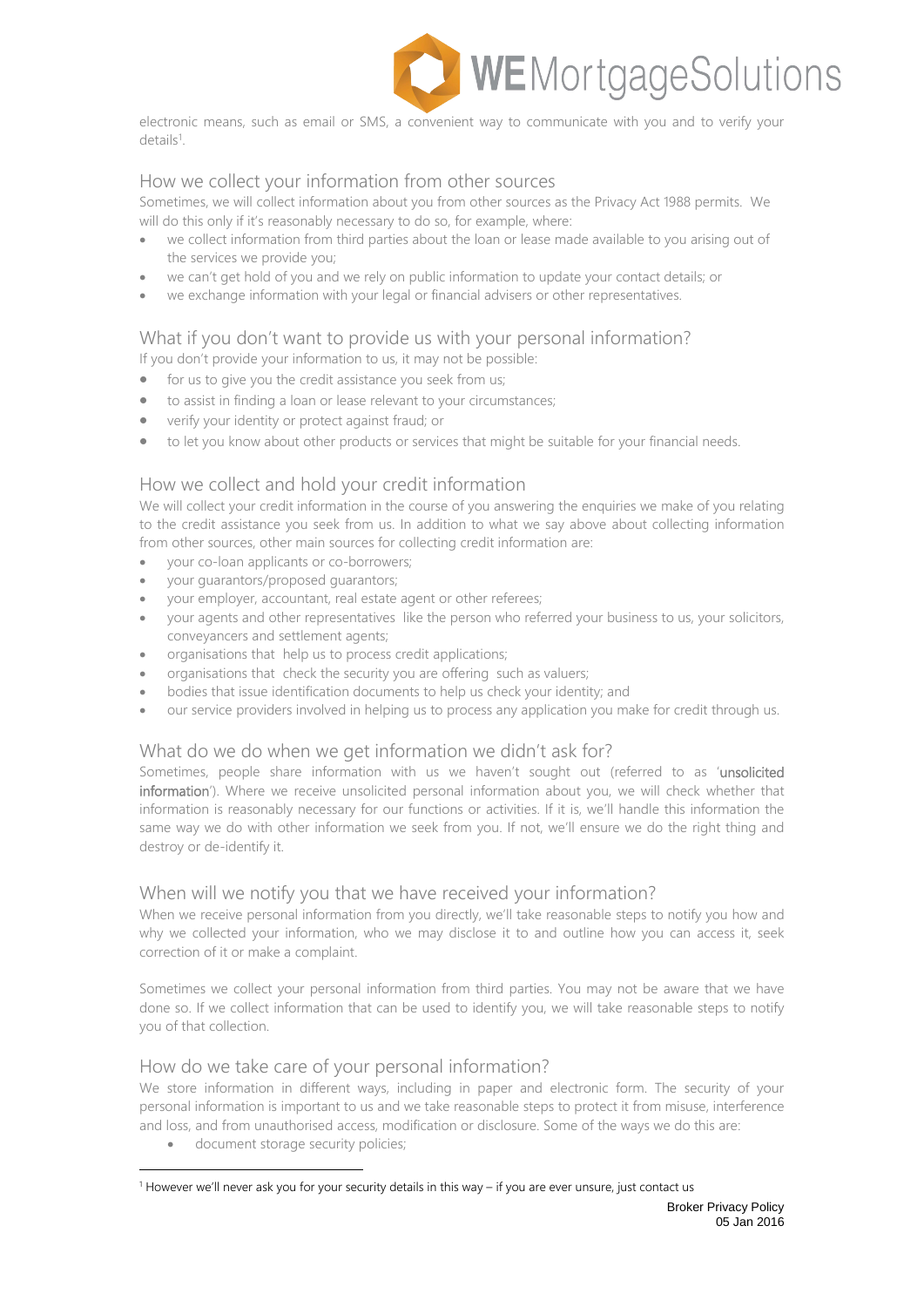

- security measures for access to our systems; and
- only giving access to personal information to a person who is verified to be able to receive that information

We may store personal information physically or electronically with third party data storage providers. Where we do this, we use contractual arrangements to ensure those providers take appropriate measures to protect that information and restrict the uses to which they can put that information.

## What happens when we no longer need your information?

We'll only keep your information for as long as we require it for our purposes. We may be required to keep some of your information for certain periods of time under law. When we no longer require your information, we'll ensure that your information is destroyed or de-identified.

## How we use your personal information<br>What are the main reasons we collect, hold and use your information?

Collecting your personal information allows us to provide you with the products and services you've asked for. This means we can use your information to:

- give you credit assistance;
- give you information about loan products or related services;
- consider whether you are eligible for a loan or lease or any related service you requested;
- assist you to prepare an application for a lease or a loan;
- administer services we provide, for example, to answer requests or deal with complaints; and
- administer payments we receive, or any payments we make, relating to your loan or lease.

## Can we use your information for marketing our products and services?

We may use or disclose your personal information to let you know about other products or services we or a third party make available and that may be of interest to you.

We will always let you know that you can opt out from receiving marketing offers.

With your consent, we may disclose your personal information to third parties for the purpose of connecting you with other businesses or customers. You can ask us not to do this at any time. We won't sell your personal information to any organisation.

## Yes, You Can Opt-Out

You can let us know at any time if you no longer wish to receive direct marketing offers from us. We will process your request as soon as practicable.

## What are the other ways we use your information?

We've just told you some of the main reasons why we collect your information, so here's some more insight into the ways we use your personal information including:

- identifying you;
- telling you about other products or services we make available and that may be of interest to you, unless you tell us not to;
- allowing us to run our business efficiently and perform general administrative tasks;
- preventing any fraud or crime or any suspected fraud or crime;
- as required by law, requiation or codes binding us; and
- any purpose to which you have consented.

## Who do we share your personal information with?<br>To make sure we can meet your specific needs and for the purposes described in 'How we use your

personal information', we sometimes need to share your personal information with others. We may share your information with other organisations for any purposes for which we use your information.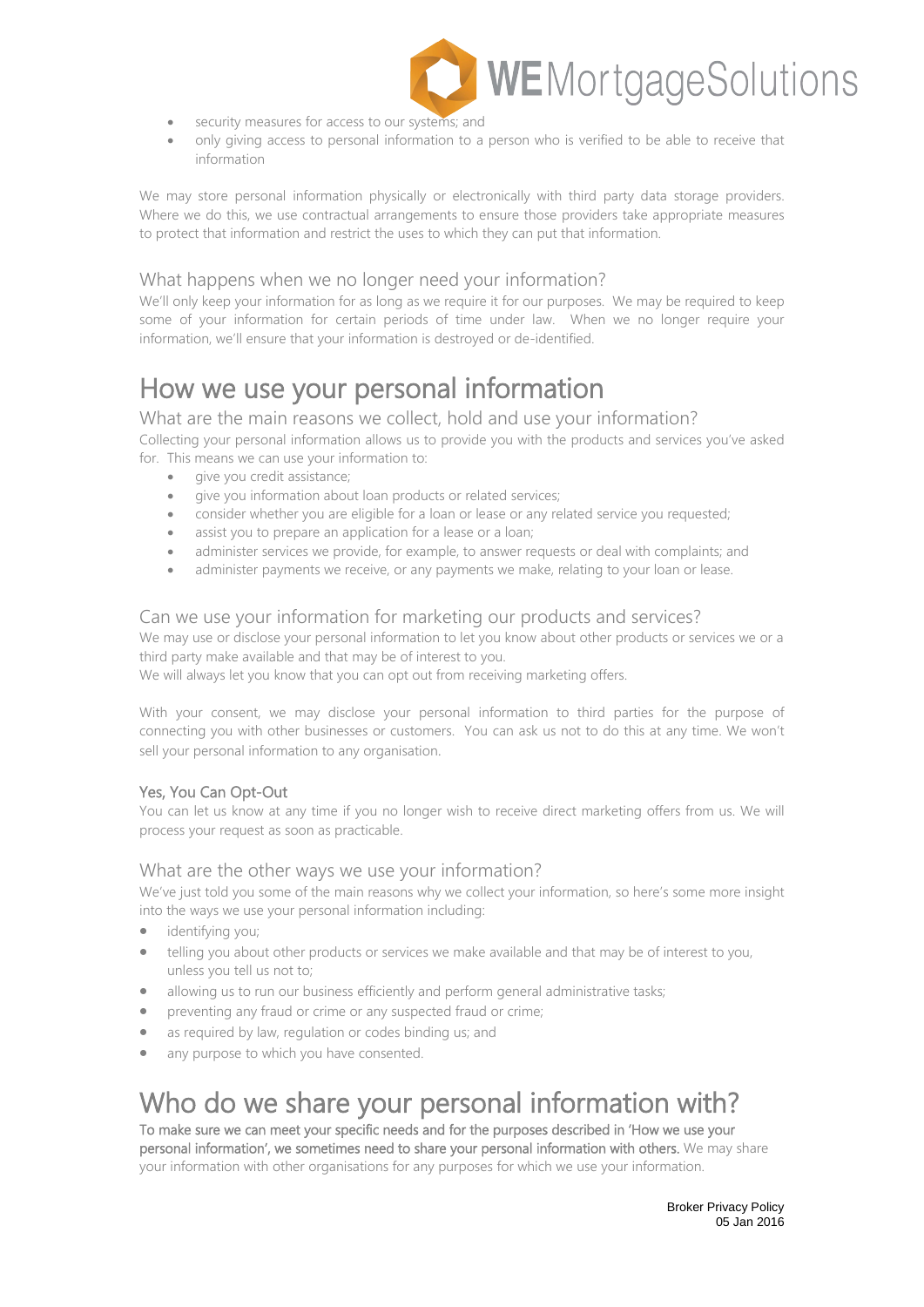

## Sharing Your Information

We may use and share your information with other organisations for any purpose described above.

Sharing with your representatives and referees

We may share your information with:

- your representative or any person acting on your behalf (for example, lawyers, settlement agents, accountants or real estate agents); and
- your referees, like your employer, to confirm details about you.

## Sharing with third parties

We may share your information with third parties in relation to services we provide to you. Those third parties may include:

- the mortgage aggregator through whom we may submit loan or lease applications to lenders or lessors on the mortgage aggregator's panel;
- the Australian Credit Licence holder that authorises us to engage in credit activities;
- referrers that referred your business to us;
- valuers:
- lenders, lessors, lender's mortgage insurers and other loan or lease intermediaries;
- organisations, like fraud reporting agencies, that may identify, investigate and/or prevent fraud, suspected fraud, crimes, suspected crimes, or other misconduct;
- government or regulatory bodies (including ASIC and the Australian Taxation Office) as required or authorised by law. In some instances, these bodies may share the information with relevant foreign authorities;
- guarantors and prospective guarantors of your loan or lease;
- service providers, agents, contractors and advisers that assist us to conduct our business;
- any organisation that wishes to take an interest in our business or assets; and
- any third party to which you consent to us sharing your information.

## Sharing outside of Australia

We are not likely to disclose your information to organisations overseas. However, we may store your information in the cloud or other types of networked or electronic storage. As electronic or networked storage can be accessed from Serbia & Brazil via an internet connection, however it not always practical to know in which country your information may be held.

## How do you access your personal information?<br>How you can generally access your information

We'll always give you access to your personal information unless there are certain legal reasons why we can't. You can ask us in writing to access your personal information that we hold. In some cases we may be able to deal with your request over the phone.

We will give you access to your information in the form you want it where it's reasonable and practical. We may charge you a small fee to cover our costs when giving you access, but we'll always check with you first.

We're not always required to give you access to your personal information. Some of the situations where we don't have to give you access include when:

- we believe there is a threat to life or public safety;
- there is an unreasonable impact on other individuals;
- the request is frivolous;
- the information wouldn't be ordinarily accessible because of legal proceedings;
- it would prejudice negotiations with you;
- it would be unlawful:
- it would jeopardise taking action against serious misconduct by you;
- it would be likely to harm the activities of an enforcement body (e.g. the police); or
- it would harm the confidentiality of our commercial information.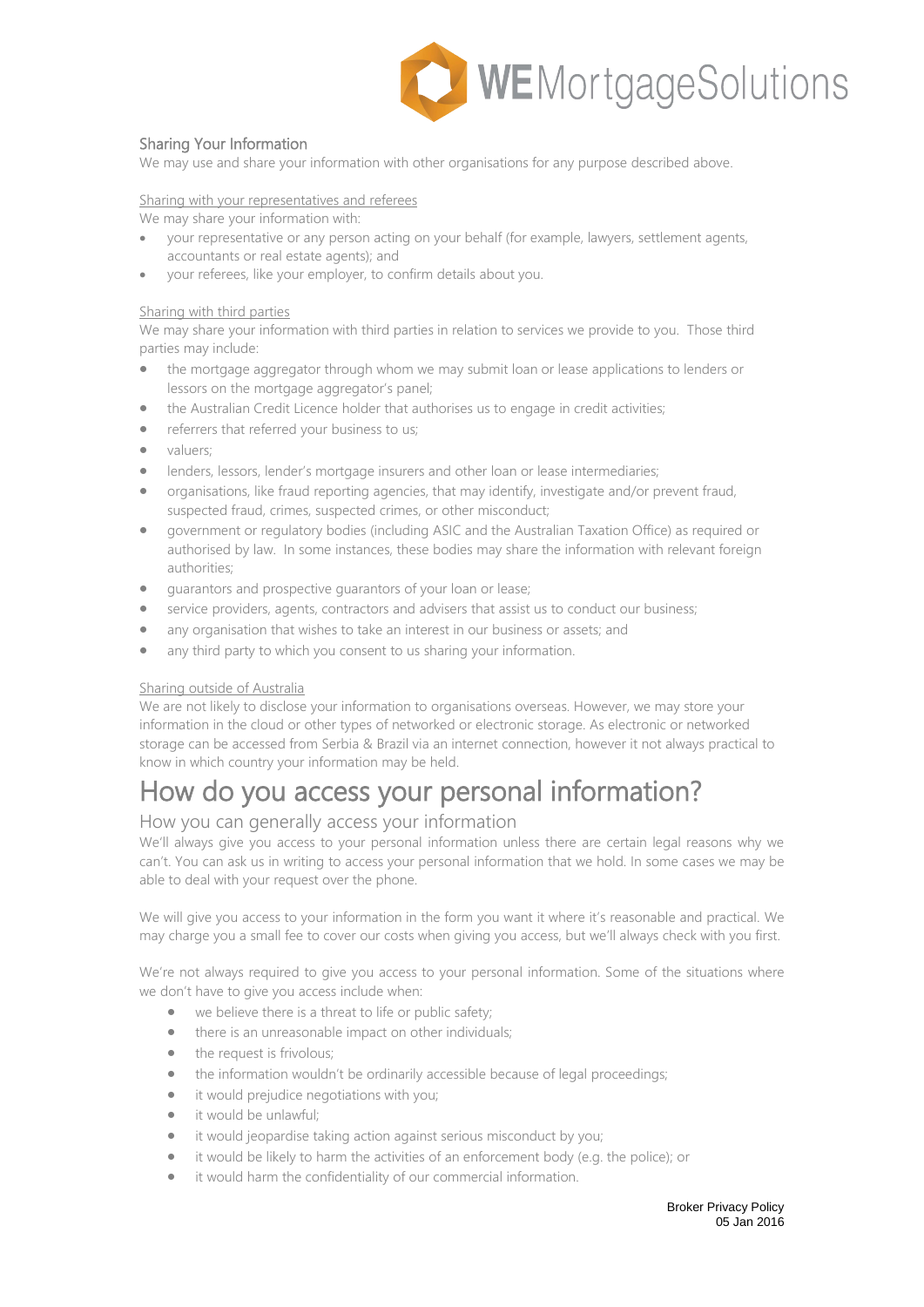

If we can't provide your information in the way you've requested, we will tell you why in writing. If you have concerns, you can complain. See 'Contact Us'.

## How do you correct your personal information?<br>How we correct your information

Contact us if you think there is something wrong with the information we hold about you and we'll try to correct it if it's:

- inaccurate;
- out-of-date;
- incomplete;
- irrelevant; or
- misleading.

If you are worried that we have given incorrect information to others, you can ask us to tell them about the correction. We'll try and help where we can - if we can't, then we'll let you know in writing.

## What additional things do we have to do to correct your credit information? If you ask us to correct credit information, we will help you with this in the following way.

### Helping you manage corrections

Whether we made the mistake or someone else made it, we are required to help you ask for the information to be corrected. So we can do this, we might need to talk to others. However, the most efficient way for you to make a correction request is to send it to the organisation which made the mistake.

## Where we correct information

If we're able to correct the information, we'll let you know within five business days of deciding to do this. We'll also let the relevant third parties know as well as any others you tell us about. If there are any instances where we can't do this, then we'll let you know in writing.

## Where we can't correct information

If we're unable to correct your information, we'll explain why in writing within five business days of making this decision. If you have any concerns, you can access our external dispute resolution scheme or make a complaint to the Office of the Australian Information Commissioner.

## Time frame for correcting information

If we agree to correct your information, we'll do so within 30 days from when you asked us, or a longer period that's been agreed by you.

If we can't make corrections within a 30 day time frame or the agreed time frame, we must:

- let you know about the delay, the reasons for it and when we expect to resolve the matter;
- ask you to agree in writing to give us more time; and
- let you know you can complain to our external dispute resolution scheme or the Office of the Australian Information Commissioner.

## How do you make a complaint?<br>How do you generally make a complaint?

If you have a complaint about how we handle your personal information, we want to hear from you. You are always welcome to contact us.

You can contact us by using the details below

| Andre Dirckze     |
|-------------------|
| Managing Director |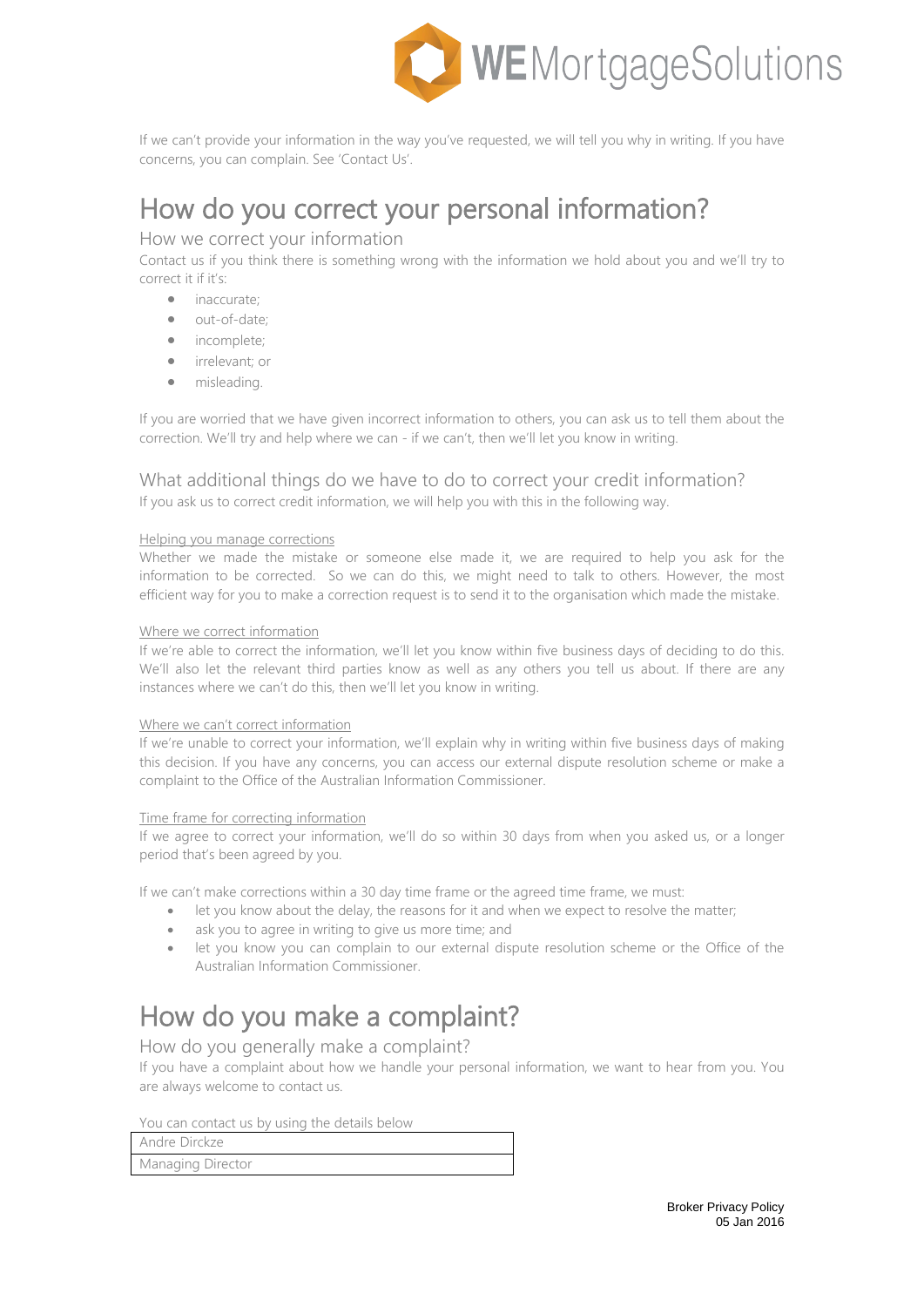

| ADDRESS: PO Box 191 Yarraville, VIC 3013 |  |
|------------------------------------------|--|
| PHONE: 03 9699 6080                      |  |
| FAX: 03 9699 6090                        |  |
| EMAIL: andre@wealtheffect.com.au         |  |

We are committed to resolving your complaint and doing the right thing by our customers. Most complaints are resolved quickly, and you should hear from us within five business days.

## Need more help?

If you still feel your issue hasn't been resolved to your satisfaction, then you can raise your concern with the Office of the Australian Information Commissioner:

- Online: [www.oaic.gov.au/privacy](http://www.oaic.gov.au/privacy)
- Phone: 1300 363 992
- Email: [enquiries@oaic.gov.au](mailto:enquiries@oaic.gov.au)
- Fax: +61 2 9284 9666
- Mail: GPO Box 5218 Sydney NSW 2001 or GPO Box 2999 Canberra ACT 2601

## What additional things do we have to do to manage your complaints about credit information?

### If your complaint relates to how we handled your access and correction requests

You may take your complaint directly to our external dispute resolution scheme or the Office of the Australian Information Commissioner. You are not required to let us try to fix it first.

### For all other complaints relating to credit information

If you make a complaint about things (other than an access request or correction request) in relation to your credit information, we will let you know how we will deal with it within seven days.

## Ask for more time if we can't fix things in 30 days

If we can't fix things within 30 days, we'll let you know why and how long we think it will take. We will also ask you for an extension of time to fix the matter. If you have any concerns, you may complain to our external dispute resolution scheme or the Office of the Australian Information Commissioner.

### Letting you know about our decision

We'll let you know about our decision within 30 days or any longer agreed time frame. If you have any concerns, you may complain to our external dispute resolution scheme or the Office of the Australian Information Commissioner.

Contact Us<br>We care about your privacy. Please contact us if you have any questions or comments about our privacy policies and procedures. We welcome your feedback.

### You can contact us by using the details below:

| Andre Dirckze       |                                          |
|---------------------|------------------------------------------|
| Managing Director   |                                          |
|                     | ADDRESS: PO Box 191 Yarraville, VIC 3013 |
| PHONE: 03 9699 6080 |                                          |
| FAX: 03 9699 6090   |                                          |
|                     | EMAIL: andre@wealtheffect.com.au         |

## What if you want to interact with us anonymously or use a pseudonym?

If you have general enquiry type questions, you can choose to do this anonymously or use a pseudonym. We might not always be able to interact with you this way, however, as we are often governed by